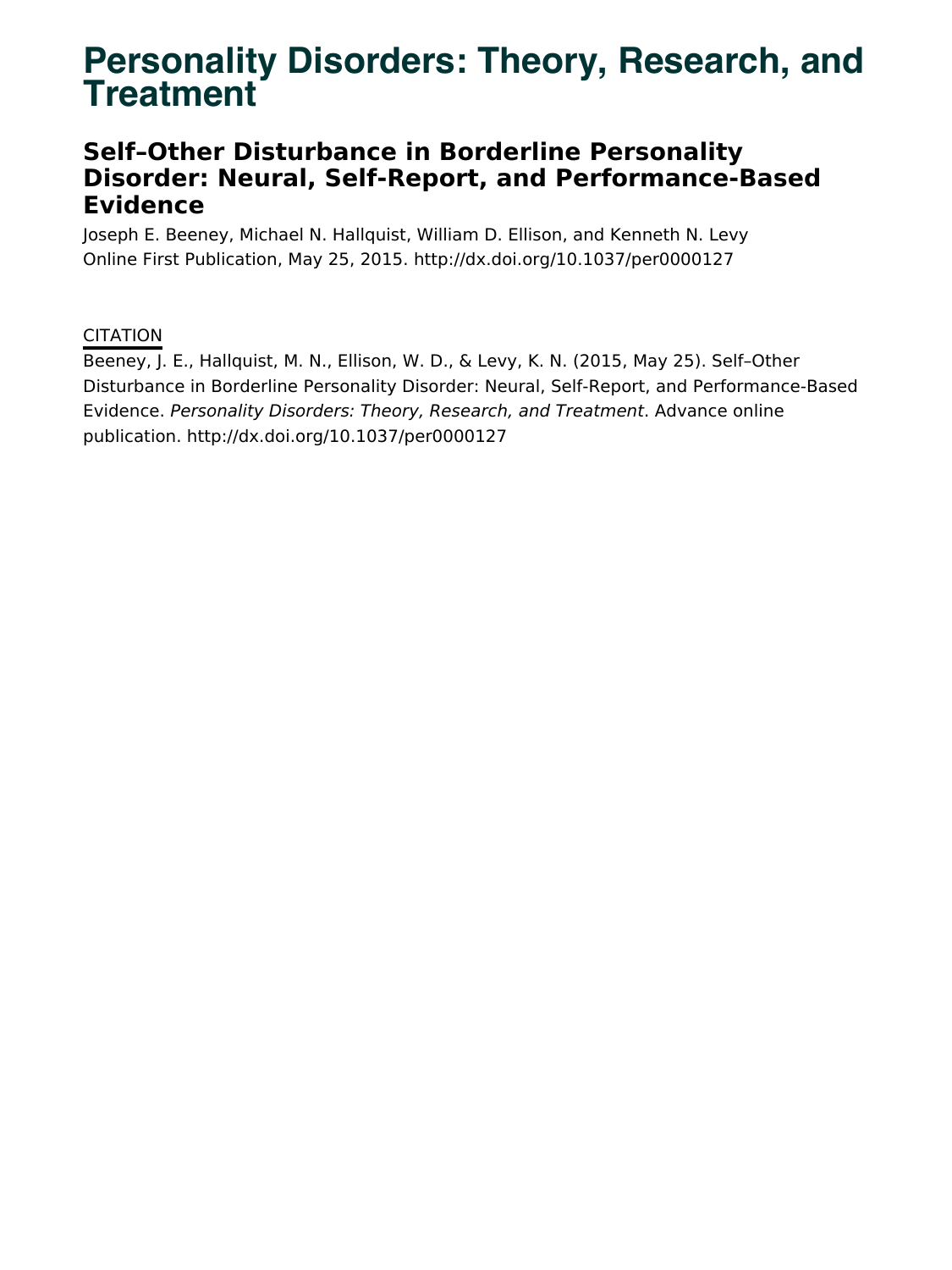## Self–Other Disturbance in Borderline Personality Disorder: Neural, Self-Report, and Performance-Based Evidence

Joseph E. Beeney and Michael N. Hallquist University of Pittsburgh

William D. Ellison Brown University

## Kenneth N. Levy The Pennsylvania State University

Individuals with borderline personality disorder (BPD) display an impoverished sense of self and representations of self and others that shift between positive and negative poles. However, little research has investigated the nature of representational disturbance in BPD. The present study takes a multimodal approach. A card sort task was used to investigate complexity, integration, and valence of selfrepresentation in BPD. Impairment in maintenance of self and other representations was assessed using a personality representational maintenance task. Finally, functional MRI (fMRI) was used to assess whether individuals with BPD show neural abnormalities related specifically to the self and what brain areas may be related to poor representational maintenance. Individuals with BPD sorted self-aspects suggesting more complexity of self-representation, but also less integration and more negative valence overall. On the representational maintenance task, individuals with BPD showed less consistency in their representations of self and others over the 3-hr period, but only for abstract, personality-based representations. Performance on this measure mediated between-groups brain activation in several areas supporting social cognition. We found no evidence for social– cognitive disturbance specific to the self. Additionally, the BPD group showed main effects, insensitive to condition, of hyperactivation in the medial prefrontal cortex, temporal parietal junction, several regions of the frontal pole, the precuneus and middle temporal gyrus, all areas crucial social cognition. In contrast, controls evidenced greater activation in visual, sensory, motor, and mirror neuron regions. These findings are discussed in relation to research regarding hypermentalization and the overlap between self- and other-disturbance.

*Keywords:* fMRI, identity diffusion, perspective-taking, self, self-reflection

Self-disturbance in borderline personality disorder (BPD) is important to the diagnosis and prognosis of the disorder. Having a strong predictive power for a positive BPD diagnosis, prominent self-disturbance factors have emerged from a number of factor analytic studies (Clarkin, Hull, & Hurt, 1993; Spitzer, Endicott, & Gibbon, 1979). Longitudinally, self-disturbance is a strong predictor of self-injury (Yen et al., 2004), and among hospitalized adolescents, is a good predictor of continued BPD symptoms into adulthood (Garnet, Levy, Mattanah, Edell, & McGlashan, 1994). Though long considered a core feature of BPD, self-disturbance

Joseph E. Beeney, Western Psychiatric Institute and Clinic, Department of Psychiatry, University of Pittsburgh School of Medicine; Michael N. Hallquist, Department of Psychiatry, University of Pittsburgh; William D. Ellison, Rhode Island Hospital and Department of Psychiatry and Human Behavior, Warren Alpert Medical School of Brown University; Kenneth N. Levy, Department of Psychology, The Pennsylvania State University.

This research was supported by grants to Kenneth N. Levy from the Pennsylvania State University Social Science Research Institute, International Psychoanalytic Association, and American Psychoanalytic Association and dissertation grants to Joseph E. Beeney from the National Institute of Health (F32 MH102895) and the Pennsylvania State University Research and Graduate Studies Office Dissertation Support Grant from the has been neglected relative to other aspects of the disorder. Theorists have proposed that the self in BPD is characterized by all-negative and all-positive splits in self-representation (Kernberg, 1967), lack of differentiation between self and others (Masterson, 2013), black-and-white thinking regarding self (Beck, Freeman, & Davis, 2004), and an impoverished self-representation. Over the past decade, within social psychology and social neuroscience, the study of the self and its relationship to social cognition in general has been rigorously studied. At the same time, abnormal social cognition in BPD, particularly related to cognition about others,

College of the Liberal Arts. We also acknowledge funding provided by the Pennsylvania State University Social, Life, and Engineering Science Imaging Center. We thank Samantha Bernecker, Tracy Clouthier, Lori N. Scott, Ph.D., Ann B. Stonebraker, M.S., Christina M. Temes, M.S., and Rachel H. Wasserman, Ph.D., for their assistance in conducting interview assessments. In addition, we acknowledge the technical assistance of Wesley Scala, Zachary Infantolino, and Tyler Richardson. Finally, We thank Sharon E. Nelson and Shannon McCarrick for their assistance in recruiting participants.

Correspondence concerning this article should be addressed to Joseph E. Beeney, Department of Psychiatry, University of Pittsburgh School of Medicine, 3811 O'Hara Street, Pittsburgh, PA 15213. E-mail: joe.e .beeney@gmail.com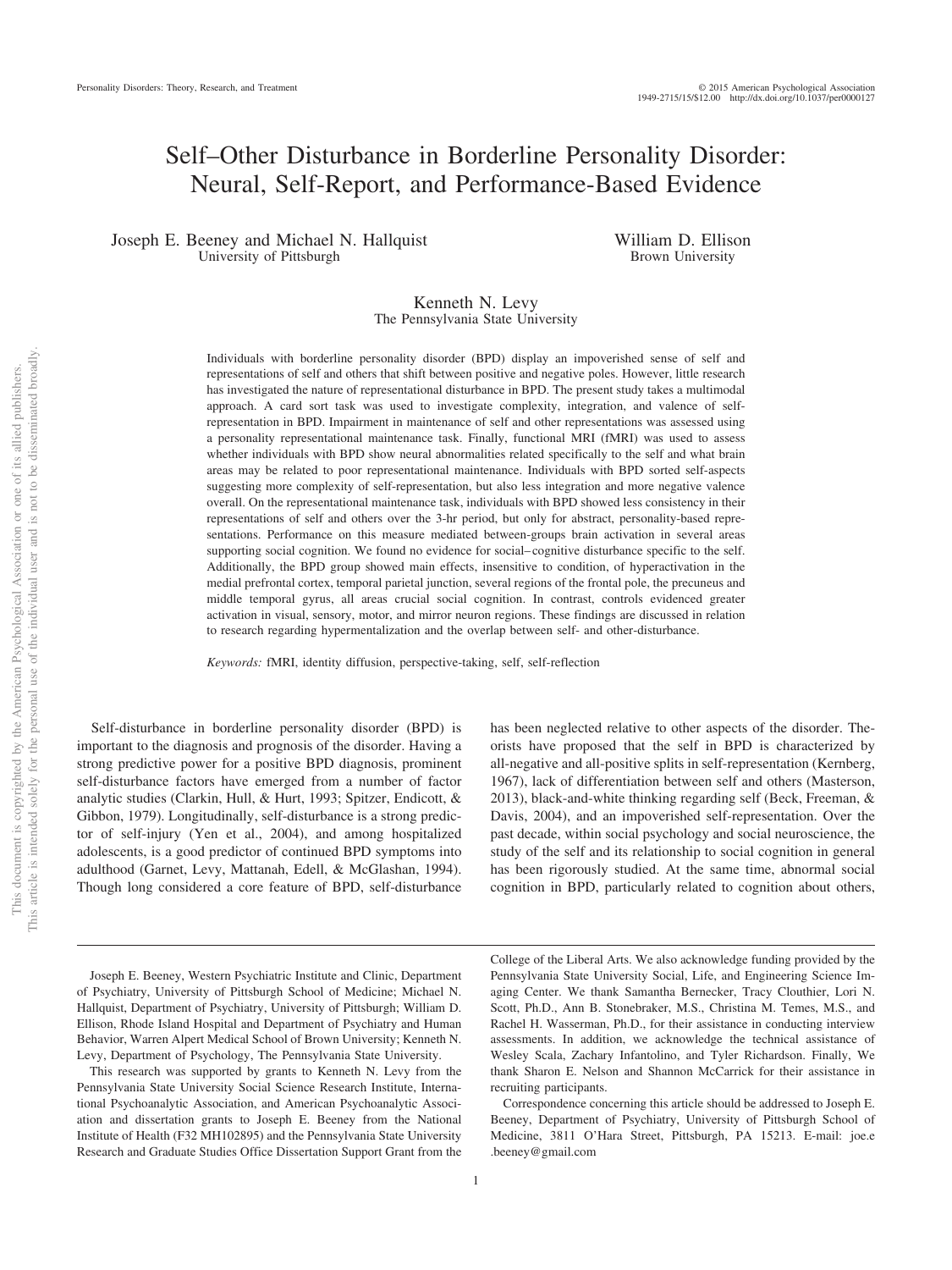has become a major focus. Informed by each of these realms of study, using a multimodal methodology including fMRI, performance-based tasks, and self-report, we aimed to better understand various aspects of self and social cognition in BPD.

#### **Self and Other Representations and BPD**

Erikson (1968) placed the struggle to carve out a coherent, consistent identity as the primary task of adolescence. Building on Erickson's work, Kernberg (1967) observed that patients with BPD often vacillate between extreme positive and negative representations of self and others. Theorists across clinical orientations have described self- and other-disturbance as crucial to BPD (e.g., Bateman & Fonagy, 2004; Clarkin, Yeomans, & Kernberg, 2006; Heard & Linehan, 1993). Recently, Bender and Skodol (2007) argued that there is a consensus among disparate theories that self-other representational disturbance is a core symptom of the disorder. Likewise, the *Diagnostic and Statistical Manual of Mental Disorders*, fifth edition (*DSM–5*) Personality Disorders Workgroup (Skodol et al., 2011) proposed that all personality disorders are defined by disturbed thinking about self and others, and that BPD, in particular, is characterized by fragile self-representation, impoverished and/or unstable self-structure, self-loathing, and difficulties with self-other differentiation.

The suggestion that individuals with BPD experience difficulty in integrating positive and negative aspects of self and others is among the most prominent theories of self in BPD. Kernberg (1967) originally proposed BPD is characterized by splitting positive and negative parts of self and others. Many others have suggested similar difficulties (e.g., Masterson, 2013). Beck and colleagues, for instance, described this aspect of BPD experience as black-and-white, or dichotomous thinking (Beck et al., 2004). Some research has investigated splitting and dichotomous thinking regarding perceptions of strangers in BPD (Coifman, Berenson, Rafaeli, & Downey, 2012). Limited evidence has supported poorly integrated representations of self (Semerari et al., 2005). Perhaps related, individuals with BPD also have a predominantly negative self-representation. Individuals with BPD often feel inherently unacceptable, evil, and/or helpless (Westen & Cohen, 1993). Theorists (e.g., Kernberg, 1967) argue that such negative self-appraisals are the consequence of difficulties in integrating self-representations.

Aside from abnormalities in the valence and structural arrangement of representations, theorists have routinely proposed that a major aspect of self-disturbance in BPD is impoverished identity, defined by poor understanding and maintenance of personal qualities. Individuals with BPD are thought to have a severe impairment in creating and maintaining representations of self and others (Bender & Skodol, 2007). Relatedly, research supports that individuals with BPD have difficulty with self-other differentiation, defining the psychological boundaries between oneself and another (e.g., Beeney et al., 2015; de Bonis, De Boeck, Lida-Pulik, & Feline, 1995). Linehan (1993) rooted the cause of impoverished identity in routine parental invalidation of a child's feelings and perceptions, which causes the child to rely on others for a definition of internal reality, inhibiting self-development. Bateman and Fonagy (2004) have described a similar process in which the lack of emotional attunement in parents toward children, particularly poor mirroring of child affect, leads to inability for the child to develop clear representations of self and others. Within Fonagy and Bateman's model, self- and other-representational abili-

ties are connected, as is mentalization, the social–cognitive ability to understand the actions of self and others in terms of intentional mental states. Many theorists link self- and other-representational disturbance, implicitly or explicitly (Bender & Skodol, 2007). These theories are consonant with recent neural findings of extensive overlap in neural networks for processing all three forms of thought (e.g., Legrand & Ruby, 2009).

#### **Is the Self Special, or Just a Form of Social Cognition?**

The singularity or nonsingularity of the self has implications for self and social–cognitive disturbance in BPD, particularly whether difficulties with self-disturbance and social cognition are independent or intertwined. Evidence exists both for and against specific cognitive processes for self-representation. The self-reference effect, a memory effect in which information processed through the self is better recalled, provides evidence of a special cognitive and neural status for the self (Rogers, Kuiper, & Kirker, 1977). Recall of self-processed information is associated with greater ventral medial PFC (vmPFC) activation during encoding (Macrae, Moran, Heatherton, Banfield, & Kelley, 2004). The vmPFC is routinely found to differentiate self in relation to others (e.g., Kelley et al., 2002; Lombardo, Chakrabarti, Bullmore, Sadek, et al., 2010). In a study of individuals with autism (Lombardo, Chakrabarti, Bullmore, Sadek, et al., 2010), another population characterized by self-disturbance, researchers found individuals with autism showed less differentiation in activation in the vmPFC when mentalizing about self versus other, compared to controls. Likewise, researchers have found that the temporal-parietal junction (TPJ) is involved in control of self- and other-representations, and thus may allow improved distinction of self and other (Uddin, Molnar-Szakacs, Zaidel, & Iacoboni, 2006).

However, recent research has highlighted that overlapping neural networks are activated when reflecting on the self or others, suggesting a nonspecialized role of the self. Two-large scale neural networks, a lower-level mirror neuron system, processing embodied simulation representations, and a higher-level cortical midline structures, processing inference-based and abstract representations (Ripoll, Snyder, Steele, & Siever, 2013), are thought to be involved in mentalizing about both self and others (e.g., Lombardo, Chakrabarti, Bullmore, Wheelwright, et al., 2010; Uddin, Iacoboni, Lange, & Keenan, 2007). In addition, though preferential activation for self in the mPFC and TPJ is plausible, Legrand and Ruby (2009) provide a review of empirical studies suggesting these areas are just as frequently active for other-versus-self contrasts. Further, these authors postulated that neural circuit, including the mPFC, TPJ, precuneus, and temporal poles—are active in all tasks in which inferences are made on information retrieved from memory.

To our knowledge, no neuroimaging study has focused on aspects of self in BPD, yet researchers have examined differences in the neural networks that process social cognition. When the brain is at rest, the mPFC, medial temporal lobe, precuneus, and the inferior parietal cortex exhibit higher metabolism, forming the default mode network (DMN). A large research base has connected the DMN with self-reflection, mentalization/theory-of-mind, and inner speech, among related constructs (Wolf et al., 2011). Wolf and colleagues (2011) found increased functional connectivity within this network among individuals with BPD in the left frontopolar cortex and left insula and decreased functional connectivity in the cuneus. The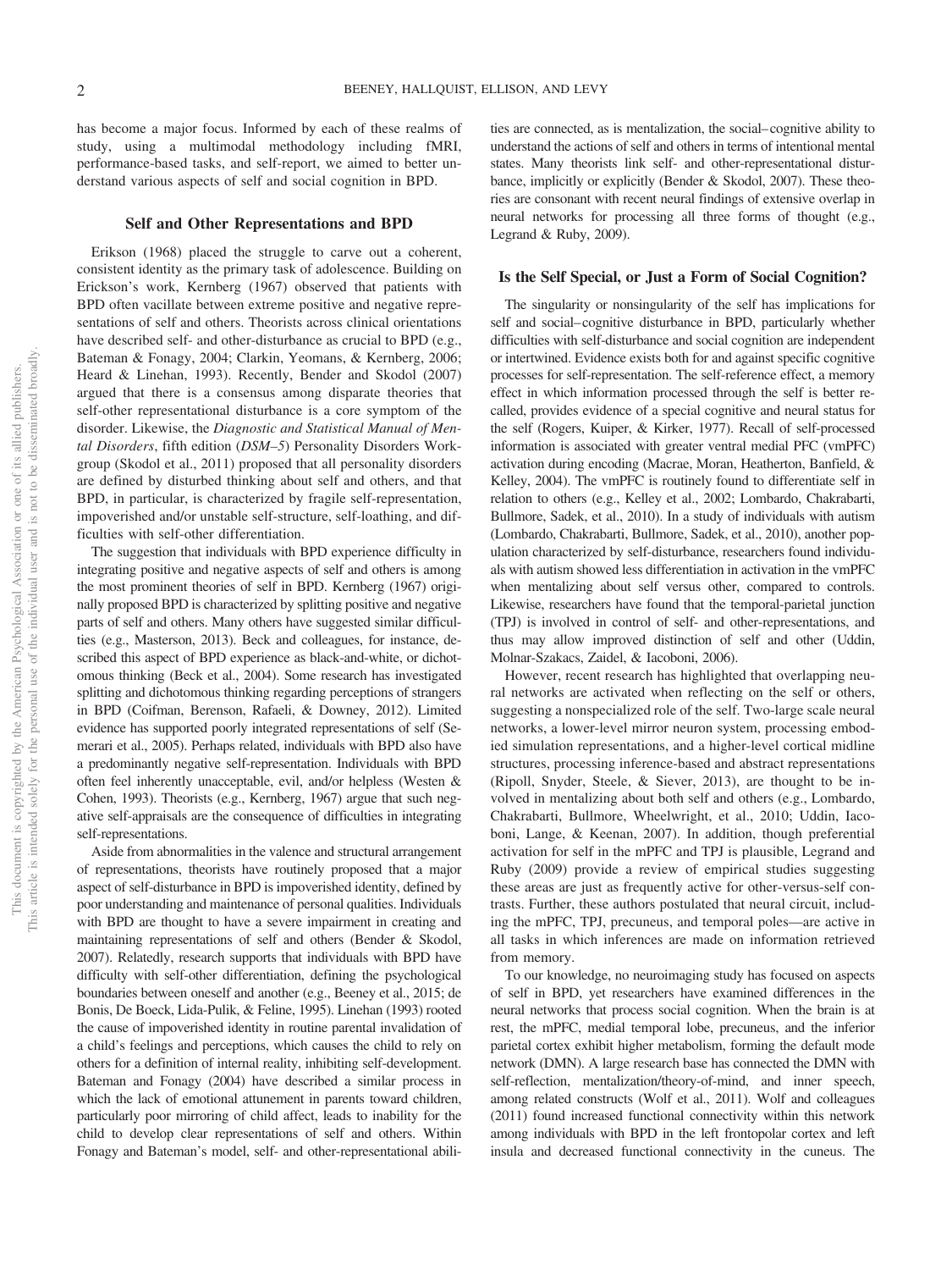mPFC/frontopolar cortex, in particular, is known to be involved in processing self-relevant information and other social stimuli, and has additionally been found to be hyperactived in BPD during social exclusion (Ruocco et al., 2010). Interestingly, though numerous studies have identified decreased frontal activation in BPD, hyperactivation in the medial PFC and other areas related to mentalization/theory of mind, has been found in BPD using tasks assessing social cognition (e.g., Beblo et al., 2006; Ruocco et al., 2010). Domsalla and colleagues (Domsalla et al., 2014) found hyperactivation of the dorsal medial PFC in a BPD group in a social rejection study. This activation was a main effect of group, meaning this hyperactivation was present across all social conditions (exclusion, inclusion, or the control condition). These authors suggested that individuals with BPD hypermentalize in social situations; that is, they overinterpret or overattribute mental states to others (Domsalla et al., 2014; Sharp et al., 2011).

Additional studies demonstrate abnormal neural activation in BPD in regions that contribute to self-processing. A meta-analysis of fMRI studies of negative emotionality (Ruocco, Amirthavasagam, Choi-Kain, & McMain, 2013), some of which included social stimuli, showed increased activation in the insula and posterior cingulate cortex among individuals with BPD, and decreased activation in the amygdala, subgenual ACC, and dorsolateral PFC. Dziobek and colleagues (2011) found decreased activation among individuals with BPD in the left superior sulcus and gyrus (STS/ STG) during an empathy task. Similarly, Mier and colleagues (Mier et al., 2013) found reduced activation in the STS/STG and inferior frontal gyrus and increased activation in the amygdala while making attributions of intentions from affective facial stimuli. The STS/STG has strong connections to both the amygdala and prefrontal areas, a network that is involved in numerous social– cognitive processes (Uddin et al., 2007).

## **Current Study**

We used a multimodal framework. Methods included a selfaspects card sort task, self-report, a self- and otherrepresentation maintenance task, and an fMRI self- and otherreflection task. Given the theoretical literature, and limited research, we hypothesized that individuals with BPD would identify self-aspects with greater complexity, but less integration of negative and positive traits, as well as more negative self-appraisals. We also hypothesized that individuals with BPD would show a poorer ability in maintaining representations of self- and others, specific to personality, rather than physical traits. Given theory and neuroscience research suggesting overlapping neural mechanisms of self- and otherrepresentation and other forms of social cognition, we hypothesized individuals with BPD would not show functional neural abnormalities specific to self, other, or perspective taking conditions, but would evidence hyperactivation in brain areas related to social cognition, irrespective of condition. This hypothesis is consistent with a number of studies in BPD which find lack of Group  $\times$  Condition interactions using social tasks (e.g., Domsalla et al., 2014; Mier et al., 2013). We did, however, expect group differences in maintaining representations of self and others would mediate activation in the mirror-neuron and CMS networks (Uddin et al., 2007).

## **Method**

## **Participants**

Participants were 38 (BPD  $= 17$ , Controls  $= 21$ ) right-handed females between the ages of 18 and 60. Demographic characteristics are detailed in Table 1. In the BPD group, seven (41%) participants had mood disorders, six (35%) had anxiety disorders, four (24%) had posttraumatic stress disorder, four (24%) had alcohol-related disorders, and three (18%) had somatoform or eating disorders. In the control group, 3 (14%) participants had lifetime MDD diagnoses and 2 (10%) met for past alcohol abuse. BPD participants were recruited from a community mental health clinic at The Pennsylvania State University. Control participants were community residents. Among all participants, individuals were excluded who were left-handed, had a significant medical illness or who met lifetime diagnostic criteria for psychotic disorders, bipolar I, delirium, dementia, traumatic brain injury, and/or mental retardation. HC participants were excluded with current *Diagnostic and Statistical Manual of Mental Disorders, fourth edition, text revision* (*DSM–IV–TR*) Axis I or II diagnoses, suicidal or self-injurious behaviors, or more than two cluster-B personality disorder criteria.

Participants were evaluated using the Structural Clinical Interview for *DSM–IV* (First, Spitzer, & Williams, 1997) and the International Personality Disorder Examination (Loranger, Janca, & Sartorius, 1997). Doctoral-level therapists, trained to reliability, conducted the clinical evaluations under the supervision of a licensed psychologist. Final diagnoses were established at an evaluation conference using the LEAD standard (Spitzer, 1983). This method involves using all available clinical data to establish a "best-estimate" diagnosis (Pilkonis, Heape, Ruddy, & Serrao, 1991). Second raters viewed video of diagnostic interviews on a subset of cases ( $n = 15$ , BPD = 9, HC = 6). Kappas ( $\kappa$ ) for Axis I diagnoses ranged from .67 to 1.0 and Kappas  $(\kappa)$  for personality disorder diagnoses ranged from .74 to 1.0 ( $\kappa$  = .89 for BPD diagnosis). These ranges are considered substantial agreement to almost perfect. Intraclass correlation coefficients were .94 for

| Table 1 |                        |
|---------|------------------------|
|         | Sample Characteristics |

| Characteristic          | $BPD (n = 17)$ | $HC (n = 21)$ | <i>p</i> value |
|-------------------------|----------------|---------------|----------------|
| Age (years)             |                |               |                |
| M                       | 35.51          | 33.33         | .667           |
| SD                      | 10.84          | 9.81          |                |
| Education, $n$ (%)      |                |               | .670           |
| High school             | 6(35%)         | 5(23%)        |                |
| Some college            | 3(14%)         | $11(50\%)$    |                |
| College graduate        | 7(41%)         | 4(18%)        |                |
| Postgraduate            | 1(6%)          | 2(9%)         |                |
| Marital status, $n$ (%) |                |               | .642           |
| Single                  | 7(42%)         | 11(52%)       |                |
| Married/cohabiting      | 4(17%)         | 7(33%)        |                |
| Divorced                | 6(26%)         | 3(14%)        |                |
| Ethnicity $(\%)$        |                |               | .578           |
| Caucasian               | 10(59%)        | 15(72%)       |                |
| African American        | 5(22%)         | 3(14%)        |                |
| Latino/Latina           | 1(4%)          | 1(5%)         |                |
|                         |                |               |                |

*Note.* No significant between-group differences were present for demographic variables.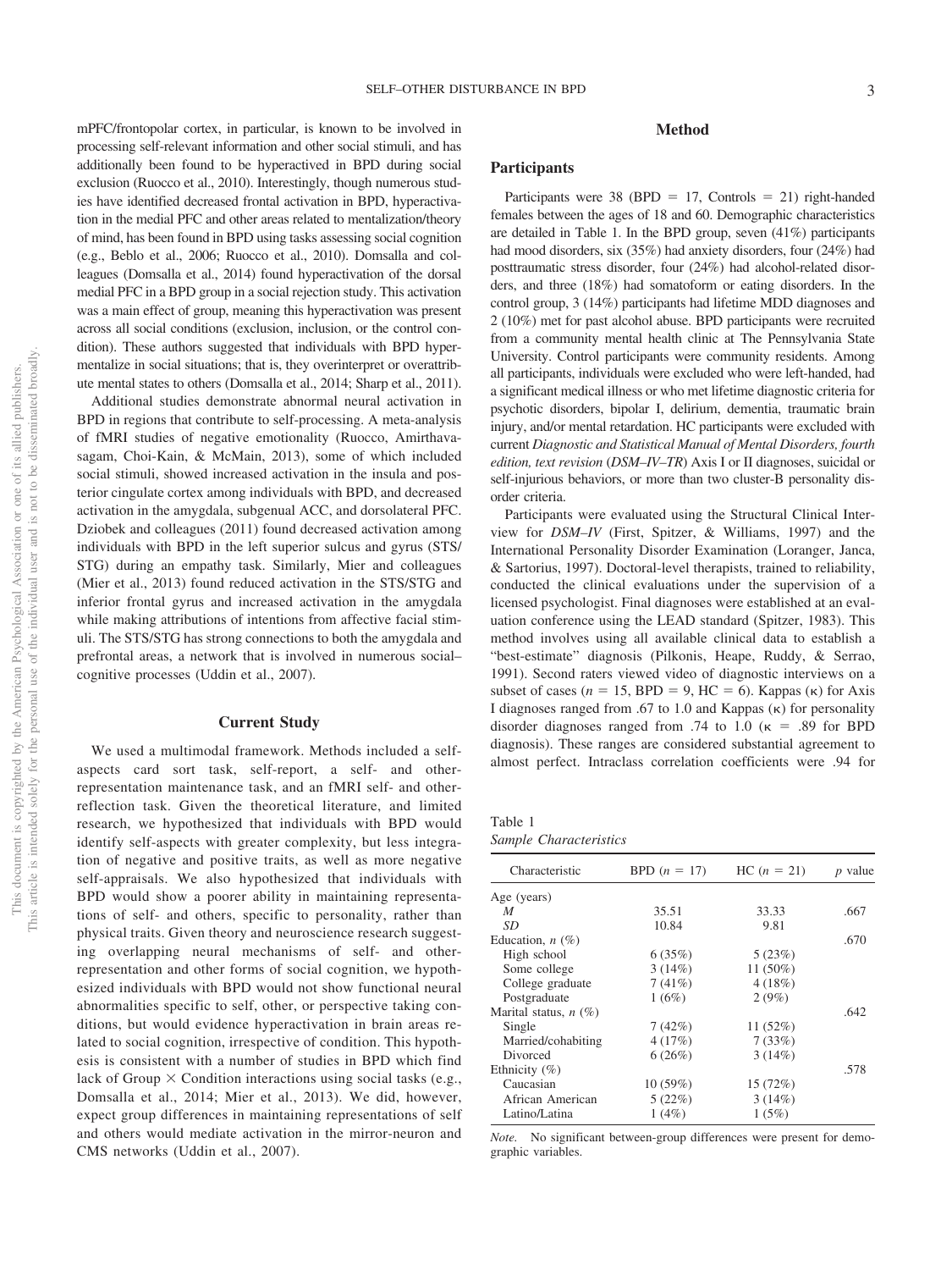number of BPD criteria and .98 for BPD dimensional scores. BPD dimensional scores were calculated as the sum of all ratings for consensus-rated IPDE BPD criteria. Clinician-rated BPD dimensional scores were correlated with self-report and performancebased data in Table 3. Participants were not excluded for medication use. For individuals with BPD, 10 participants took medications. Of these, seven participants took antidepressants, four took antipsychotics, five took mood stabilizers, and three took anxiolytics. Two control participants took antidepressants.

On the day of the scan, participants were consented and provided a number of self-report measures to complete. The first self-report measure was self- and other-representational trait measure. Participants then completed the fMRI task. Following scanning, participants completed self-report measures, the self-aspects card sort task, and completed the posttest of the self-other representational trait measure at 3-hr past the time of the first administration.

## **Self-Aspects Card Sort Task**

Participants were provided a deck of 40 trait cards (20 positive and 20 negative; see Showers, Abramson, & Hogan, 1998) and asked to sort the cards into different groups, with each group describing a distinct aspect of self. Extensive research has investigated aspects of self, related to a personality-trait sorting task. A number of authors (e.g., Brown & Rafaeli, 2007; Locke, 2003) have provided evidence that self-complexity is best assessed by computing separate indices for (a) the number of self-aspects created in a sort (NASPECTS) and (b) the overlap of content among these self-aspects (OL). Studies suggest that both NAS-PECTS (Rothermund & Meiniger, 2004) and OL (Constantino, Wilson, Horowitz, & Pinel, 2006) are associated with increased depressed mood in response to stressors and have incremental validity over other measures in predicting self-related variables (Luo, Watkins, & Lam, 2009). Evaluative integration (Showers & Kling, 1996) is assessed by the phi statistic, which ranges from 0 to 1 (1 describing a self-concept that is perfectly organized by valence, and 0 a perfectly random sort with respect to valence). Research suggests that high phi scores are associated with vulnerability of self-esteem to negative events (Zeigler-Hill & Showers, 2007) and with mood disorder symptoms (Power, de Jong, & Lloyd, 2002). The phi statistic also shows good temporal stability (Showers et al., 1998). A fourth metric is proportion of all cards sorted that are positive, assessing valence of self-representation.

#### **Self- and Other-Representation Maintenance**

Consistency of self-representation is the tendency to maintain a similar self-representation across situations and at different times. Researchers have frequently used lists of traits to evaluate aspects of self-representational consistency. Greater consistency over time and across situations has been linked to well-being (e.g., Sheldon, Ryan, Rawsthorne, & Ilardi, 1997) and higher self-esteem (e.g., Campbell, 1990). Individuals with greater self-consistency are also less susceptible to the negative influence of others (Morse & Gergen, 1970). We examined self-consistency over time rather than across relationships or situations, because such an approach is less susceptible to presentation bias, and not dependent on culture (English & Chen, 2007). In addition, BPD is frequently characterized by a difficulty in maintaining representations of self and others, which is better addressed by assessing self at different time points. Participants rated how well 37 different traits described their own personality and the personality of a close friend. Traits used here and within the fMRI task (consisting of different sets) were selected from previous research (Anderson, 1968), and for high degree of use in the English language. An additional 23 traits related to physical features of themselves and other were also used. Participants rated all traits twice, separated by 3 hours.

### **Self–Other Differentiation**

The Differentiation of Self Inventory (DSI; Skowron & Friedlander, 1998) is a 43-item self-report measure assessing four aspects of differentiation in current relationships. "I" Position reflects the degree to which a person has a defined sense of self (e.g., 'I usually do not change my behavior simply to please another person'). Fusion with Others reflects emotional overinvolvement (e.g., 'When my spouse or partner is away long, I feel like I am missing a part of me'). Emotional Reactivity reflects reactivity to environmental stimuli ('If someone is upset with me, I cannot seem to let it go easily'). Emotional Cutoff reflects fears of engulfment, and efforts to distance oneself (e.g., 'When one of my relationships becomes very intense, I feel the urge to run away from it'). Higher scores indicate more differentiation. Research shows the measure is reliable and valid (Skowron & Friedlander, 1998).

## **fMRI Task**

The task was based on D'Argembeau and colleagues (2007) and consists of evaluating personality traits. Participants were asked to identify a friend with whom they were close. Evaluation targets were arranged in a  $2 \times 2$  factorial design with the following conditions: (a) first-person, self (Are you kind?), (b) first-person, other (Is Julie kind?), (c) third-person, self (According to Julie, are you kind?), and (d) third-person, other (According to Julie, is she kind?). Each block consisted of four 5-s trials, in which four questions within the same condition were presented. Traits for each trial were pulled randomly from a list of 160 personality traits, with 40 traits presented per condition. All blocks were separated by a 7–12 second intertrial interval.

### **fMRI Data Collection and Analysis**

Functional data were collected with a 3T Siemens Tim Trio scanner, with 4 runs of  $127 T2$ <sup>\*</sup> images (TR:  $2500$  ms, TE:  $25ms$ , 36 interleaved slices, 3.44 mm in-plane resolution, 3.4-mm slice thickness, no gap). Data were preprocessed using AFNI (Cox, 1996) and FSL 5.0.2 software (Jenkinson, Beckmann, Behrens, Woolrich, & Smith, 2012). Specific preprocessing steps were as follows: (a) removal of transient signal spikes caused by large head movements or MRI artifacts (3dDespike); (b) slice-timing correction (slicetimer); (c) motion correction using sinc interpolation (mcflirt); (d) removal of nonbrain voxels (bet); (e) coregistration of the functional scan to the structural scan; (f) spline-based warping of functional scans to the MNI stereotaxic space using both 12-parameter linear and cubic spline nonlinear transforms based on the structural scan (flirt and fnirt); (g) nonlinear spatial smoothing using a 5-mm full width at half maximum kernel (susan); and (h) grand median intensity rescaling (3dcalc). As part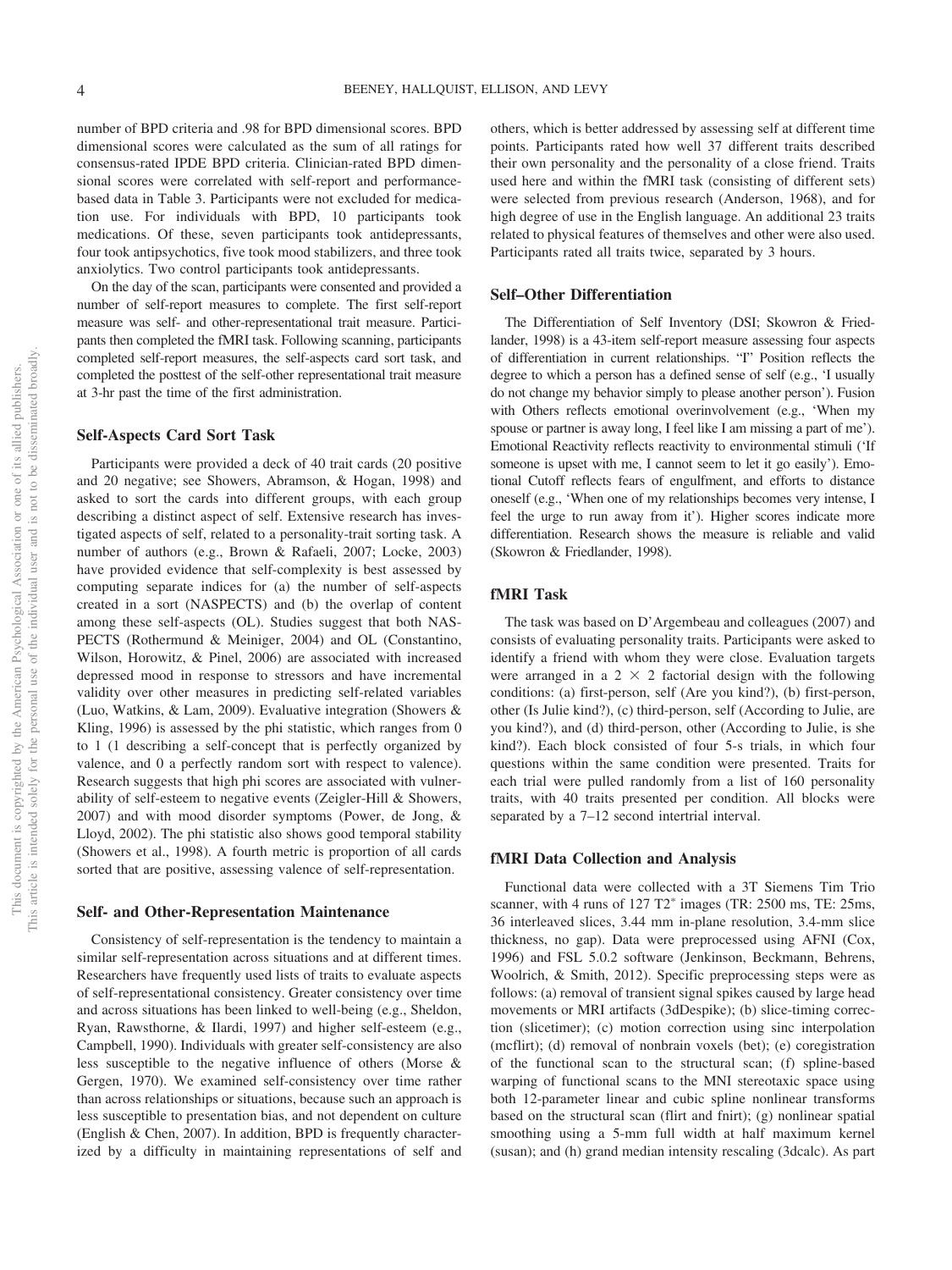of the warp to MNI space, data were resampled to 3-mm cubic voxels for further analysis. We included six motion parameters in the single-subject analyses, as well as spike regressors that censored volumes where change in global intensity was above the 75th %ile  $+ 1.5$ \*IQR cutoff.

Neural activation for each subject was calculated using general linear model (GLM) analyses. Contrast estimates, as well as their standard errors, were used as the inputs for the mixed-effects group analyses computed using FSL's FLAME software. In addition, we used a small-volume correction to probe areas related to selfrepresentation in past research. As articulated above, a central question of our study was whether BPD is characterized by a specific problem with self-representation, so small volume correction was an important step to reduce the risk of Type II errors. To generate a mask containing only voxels relevant to self and other representations, we performed a meta-analysis using Neurosynth (Yarkoni, Poldrack, Nichols, Van Essen, & Wager, 2011). We generated a reverse inference map based on a union of the terms "self," "self-reflection," and "perspective." This software performs a metaanalysis derived from studies applicable to the search terms used. The meta-analysis generated a mask included large clusters in brain regions (e.g., mPFC, bilateral TPJ, temporal poles, precuneus, inferior frontal gyri), determined a priori to be involved in self- and other-processing. Relevant voxels were included by thresholding the map at  $p < .05$ , FDR corrected, voxel extent  $=$ 20. To allow for anatomical variability across subjects, the mask was dilated once, resulting in 7115 candidate voxels. Using this mask for cluster correction simulations, clusters of 19 or more voxels were significant at cluster  $p < .05$ , voxel  $p < .005$ .

To interrogate a potential psychological basis of the substantial *group differences* in task-related neural activating, we ran a voxelwise mediation analysis (Preacher & Hayes, 2008) to test whether task-related differences in activation *across groups* were mediated by personality representation maintenance. We chose personality representation maintenance as a mediator because it represents a performance-based index (making it less susceptible to demand characteristics or self-insight) and has been well researched. In addition, the difficulty in activating a consistent representation of oneself and others is believed to be a central aspect of BPD. Mediation was conducted using the BRAVO Toolbox (https://sites.google.com/site/bravotoolbox), which applies the approach of Preacher and Hayes (2008) to statistics for each voxel. Group (BPD vs. control) served as the IV, personality representation maintenance the mediator, and brain activation the DV. To focus on brain areas in which some group difference was evident, we constrained analyses to voxels that were significantly different between groups at  $p < 0.1$  in the main effect group map. Mediation significance tests were based on the product of the  $group \rightarrow consistency$  and consistency  $\rightarrow representation$  activation coefficients, and *p* values were calculated using bias-corrected nonparametric bootstrapping.

#### **Results**

#### **Card-Sort Indices**

Table 2 details group differences on card-sort indices. As expected, participants with BPD created sorts with less integrated self-concepts compared to healthy controls. Also as predicted,

individuals with BPD had a higher proportion of negative traits contained in their sorts. BPD participants generated more selfaspects on average compared with healthy participants.

#### **Maintenance of Self- and Other-Representations**

Maintenance of self-representation was assessed by withinperson correlations of participant ratings with their ratings 3 hours later. A  $2 \times 2 \times 2$  mixed-design ANOVA, with group, self-other target, and personality versus physical traits as factors examined the influence of these conditions on maintenance of trait ratings. We omitted one BPD participant who had low consistency  $(r =$ .16). The within-subjects main effect of trait type (physical vs. personality),  $F(1, 35) = 6.24$ ,  $p = .028$ ,  $\eta^2 = .13$ , and the between-subjects group effect were both significant,  $F(1, 35)$  = 5.62,  $p = .023$ ,  $\eta^2 = .14$ . These main effects were qualified by a two-way interaction between group and trait type (physical vs. personality),  $F(1, 34) = 6.74$ ,  $p = .028$ ,  $\eta^2 = .16$ . Comparison of estimated marginal means revealed BPD participants were less consistent in rating personality traits,  $M = .78$ ,  $SD = .03$ ,  $95\%$  $CI = .72-.82$ , but not physical traits,  $M = .83, 95\% \text{ CI} = .77-.88$ , compared with control personality traits,  $M = .88$ ,  $SD = .02$ , 95%  $CI = .83-0.93$ , or physical traits  $M = .89$ ,  $SD = .03$ ,  $95\%$  CI = .83–.94 (see Figure 1).

#### **Self-Report**

Table 2 details group differences on measures of selfrepresentation. As expected, examining the DSI scale, the BPD group evidenced less differentiation between themselves and others overall, and differed on all subscales of the measure in the expected direction. Table 3 details correlations between self-report and performance based measures.

#### **fMRI Task and Neural Analyses**

Reaction times for the fMRI task were different based on condition  $F(3, 108) = 2.72$ ,  $p = .048$ , but there was no group or Group  $\times$  Condition interaction. Pairwise tests revealed participants answered first-self  $(M = 1770.87 \text{ ms}, SE = 76.90)$  and first-other ( $M = 1760.70$  ms,  $SE = 76.90$ ) conditions faster than third-other ( $M = 1886.30$ ms,  $SE = 101.60$ ) conditions ( $ps < .05$ ). To determine the effects of group, target (self vs. other) and perspective (third vs. first) on brain activation, a  $2 \times 2 \times 2$ random-effects ANOVA was run. To control for familywise error, we used cluster correction based on Monte Carlo simulations estimated in AFNI 3dClustSim based on the residual smoothness of the data. We chose a corrected cluster threshold of  $p < .05$ , with a voxel-wise threshold  $p < .001$ , resulting in a minimum cluster size of 30 voxels. At this threshold, no significant clusters remained for the Group  $\times$  Target  $\times$  Perspective interaction. In addition, no cluster survived this threshold for the Group  $\times$  Target or Group  $\times$  Perspective interactions. There were, however, significant main effects for group, target, and perspective, which are presented in Table 3. Because there was no significant activation for any interaction, we interpreted the main effects.

The third-person  $>$  first-person contrast yielded greater activation in the lingual gyrus, occipital cortex, precuneus, and angular gyrus. Contrasting self-representation  $>$  other-representation, there was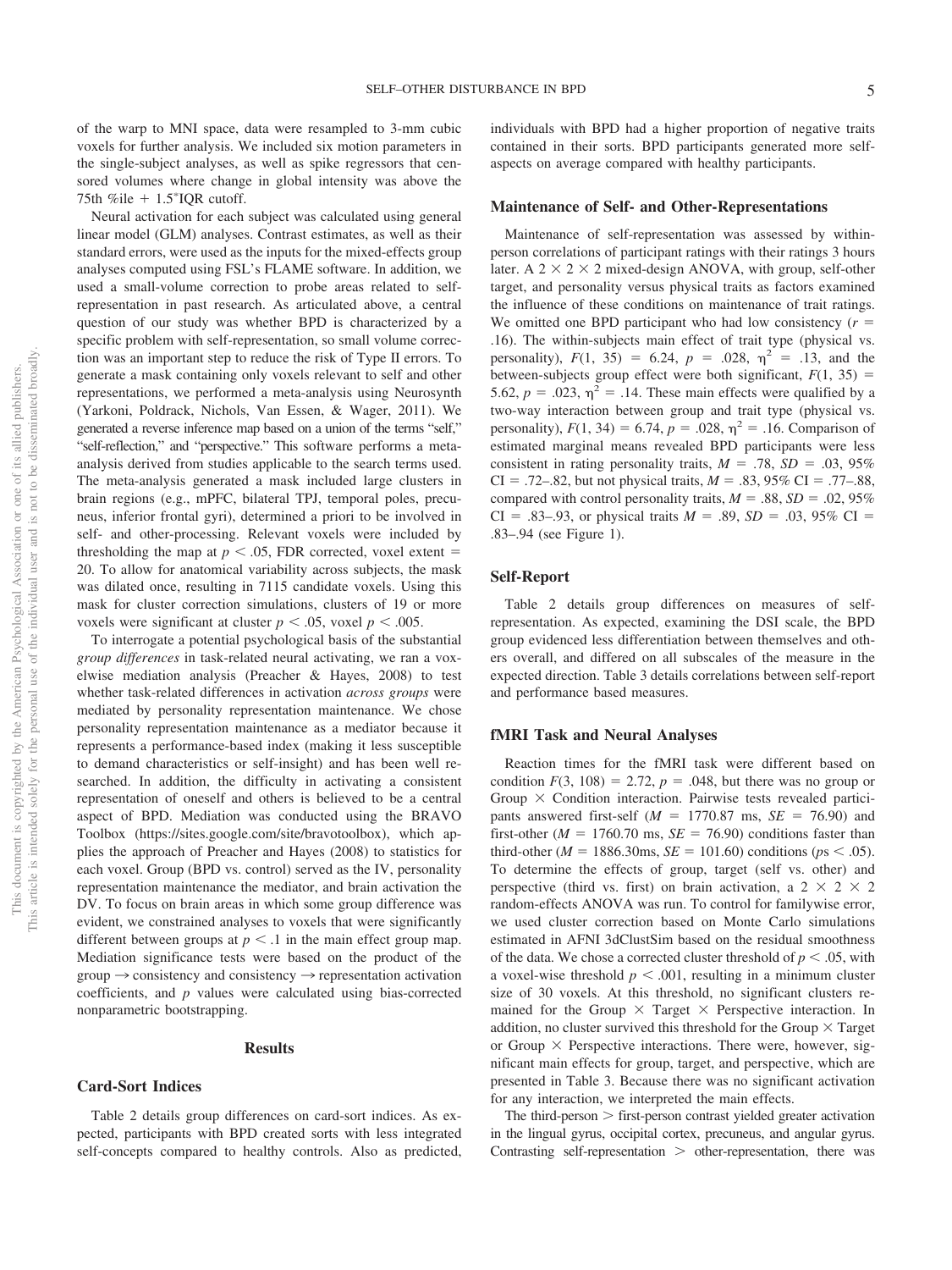| Table 2                                                              |  |  |  |  |
|----------------------------------------------------------------------|--|--|--|--|
| Group Differences in Self-Report and Self-Aspects Card Sort Measures |  |  |  |  |

|                              |         |                |      | <b>BPD</b> | HC   |           |             |
|------------------------------|---------|----------------|------|------------|------|-----------|-------------|
| Measure                      |         | <i>p</i> value | M    | SD         | M    | <i>SD</i> | Cohen's $d$ |
| <b>DSI</b> Total             | $-5.29$ | $-.001$        | 3.30 | 0.47       | 4.05 | 0.39      | 1.73        |
| DSI - Emotional Reactivity   | $-4.14$ | $-.001$        | 2.98 | 0.72       | 3.87 | 0.58      | 1.35        |
| $DSI - "T" Position$         | $-2.60$ | .014           | 3.74 | 0.89       | 4.41 | 0.68      | .84         |
| DSI – Emotional Cutoff       | $-4.47$ | $-.001$        | 3.79 | 0.78       | 4.81 | 0.61      | 1.46        |
| DSI – Fusion with Others     | $-2.50$ | .017           | 2.70 | 0.66       | 3.13 | 0.36      | .81         |
| Overlap                      | $-1.51$ | .139           | 0.20 | 0.14       | 0.29 | 0.19      | .50         |
| Number of aspects            | 2.24    | .031           | 8.18 | 4.84       | 5.62 | 1.83      | .70         |
| Evaluative integration (Phi) | 2.15    | .039           | 0.82 | 0.18       | 0.66 | 0.25      | .75         |
| Proportion positive          | $-4.38$ | $-.001$        | 0.59 | 0.14       | 0.80 | 0.16      | 1.44        |

*Note.* DSI = Differentiation of Self Inventory. Remaining measures from Self-Aspects Card Sort measure. Bold values are significant,  $p < .05$ .

greater activation the medial prefrontal cortex (mPFC), extending to the rostral and dorsal anterior cingulate cortex (rACC and dACC); a cluster including the right inferior parietal lobule (IFP) and temporoparietal junction (TPJ); a cluster centered on the precuneus; and a smaller cluster in the caudate. In terms of the main effect of group, those with BPD had greater activation in numerous areas including the precuneus, mPFC, and a cluster including the right angular gyrus and TPJ. The control group had greater activation in occipital areas, precentral gyrus, supramarginal gyrus, superior parietal lobule, IFG, SMA and left TPJ (see Table 4). Cluster peaks from selected brain areas are presented in Figure 2.

To rule out the possibility that we failed to detect significant group–task interactions because of our stringent whole-brain statistical threshold, we used a small-volume correction to within regions involved in self-representation according to a metaanalysis of relevant studies (described above). Nevertheless, we did not find any significant activation for any of the interactions at this more liberal statistical threshold, using the more focused approach described in the methods section. As a consequence, results from the whole-brain ANOVA were retained.

**Mediation**

Greater BOLD signal in the lingual gyrus, other visual areas, the IFG, ACC, and supramarginal gyrus in the HC control group was mediated by greater consistency in representing oneself and others. Greater activation for the BPD group in the temporal pole and other temporal areas, precuneus, mPFC, insula and parahippocampal gyrus (see Table 5), regions thought to support reflecting on self and others, was mediated by their poorer consistency.

## **Relationship to Depressive Symptomology and Medication Use**

To examine the effect of depressive symptoms and medication use on brain activation, we isolated each of the clusters from the main effect of group from our ANOVA analysis and extracted mean activation from each of these ROIs for each participant. Using multilevel models, we ran a  $2 \times 2 \times 2$  ANOVA (Group  $\times$ Self-other  $\times$  First-third) for each ROI, entering BDI-II (Beck, Steer, Ball, & Ranieri, 1996) summary scores and medication use (yes/no) as potential covariates. Group effects in all ROIs re-

This article is intended solely for the personal use of the individual user and is not to be disseminated broadly. This article is intended solely for the personal use of the individual user and is not to be disseminated broadly This document is copyrighted by the American Psychological Association or one of its allied publishers. This document is copyrighted by the American Psychological Association

one of its allied publishers.

 $\rm \overline{o}$ 

| Table 3 |                                          |  |
|---------|------------------------------------------|--|
|         | Correlations Among Self Measures and BPD |  |

| Measure                          |            |           | 3          | $\overline{4}$ | 5         | 6         |           | 8         | 9         | 10        | 11   |
|----------------------------------|------------|-----------|------------|----------------|-----------|-----------|-----------|-----------|-----------|-----------|------|
| 1. Representational maintenance  | 1.00       |           |            |                |           |           |           |           |           |           |      |
| 2. Self-differentiation total    | $0.41^*$   | 1.00      |            |                |           |           |           |           |           |           |      |
| 3. Emotional reactivity          | 0.26       | $0.84***$ | 1.00       |                |           |           |           |           |           |           |      |
| 4. "I" position                  | $0.49**$   | $0.78***$ | $0.65*$    | 1.00           |           |           |           |           |           |           |      |
| 5. Emotional cutoff              | $0.38*$    | $0.67***$ | $0.35^*$   | 0.23           | 1.00      |           |           |           |           |           |      |
| 6. Fusion with others            | $-0.01$    | $0.71***$ | $0.51***$  | $0.42^*$       | $0.37^*$  | 1.00      |           |           |           |           |      |
| 7. Overlap                       | 0.24       | 0.25      | 0.30       | 0.08           | 0.17      | 0.21      | 1.00      |           |           |           |      |
| 8. Number of aspects             | $-0.16$    | $-0.49**$ | $-0.41*$   | $-0.33*$       | $-0.32^*$ | $-0.43**$ | 0.16      | 1.00      |           |           |      |
| 9. Evaluative integration        | $-0.09$    | $-0.29$   | $-0.30$    | $-0.14$        | $-0.17$   | $-0.27$   | $-0.66$   | $-0.10$   | 1.00      |           |      |
| 10. Proportion of cards positive | $0.51***$  | $0.65***$ | $0.59***$  | $0.45***$      | $0.60**$  | 0.22      | $0.35*$   | $-0.32^*$ | $-0.50**$ | 1.00      |      |
| 11. BPD dimensional score        | $-0.47***$ | $-0.64**$ | $-0.55***$ | $-0.34*$       | $-0.61**$ | $-0.35^*$ | $-0.32^*$ | $0.32^*$  | $0.37*$   | $-0.52**$ | 1.00 |

*Note.*  $n = 38$ ; for all Compartmentalization/Integration correlations,  $n = 34$ . Representational Maintenance = correlation of ratings of personality traits across a 3-hour period. Self Differentiation Total, Emotional Reactivity, "I" Position, Emotional Cutoff, and Fusion with others = Differentiation of Self Inventory. Number of Aspects, Compartmentalization, Proportion of Cards Positive = Self-Aspects Card Sort Task. BPD dimensional scores from clinician rated IPDE. High score = high self-differentiation, low emotion reactivity, high "I" position, low emotional cutoff, low fusion with others, high overlap (less complexity), greater number of aspects, more compartmentalization (less integration), greater proportion of cards positive.  $p < .05.$  \*\*  $p < .001.$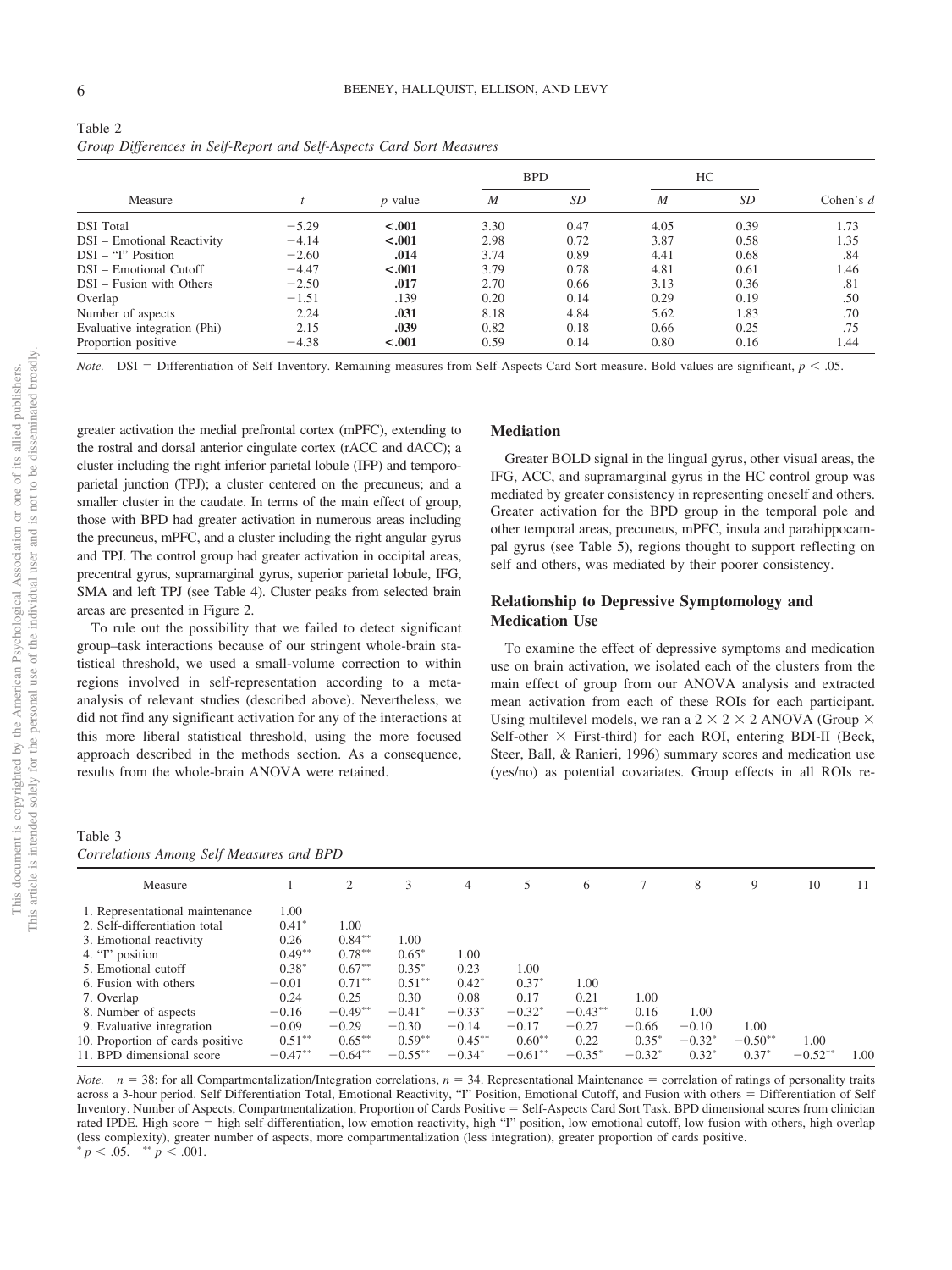

*Figure 1.* Self and other consistency by group. Means and the standard errors for the self and other representational maintenance task. Individual with BPD had lower consistency specific to personal traits over three hours. See the online article for the color version of this figure.

mained significant after adjusting for these covariates. We duplicated this analysis on ROIs from the mediation analysis with the same result and found that group-related mediated effects were robust to these covariates.

#### **Discussion**

We sought to investigate the nature of self- and otherrepresentational disturbance in BPD using a number of methods. We hypothesized that (a) individuals with BPD, compared to controls, would have more complex but less integrated and more negative self-representations, (b) individuals would show poorer maintenance of self- and other-representations for personality, but not physical traits, and poor self-other differentiation, and (c) on a neural level, individuals with BPD would evidence neural abnormalities, but not specifically to conditions of self or other. Additionally, based on hypothesis C, we expected that self- and other-representation maintenance, across self and others, would mediate activation in regions comprising mirror-neuron and CMS neural networks. With our card sort task, we found that individuals with BPD sorted more selfaspects, but each sort tended to be more compartmentalized by valence, rather than integrated, and more negative as a whole. BPD patients also evidenced less maintenance of self and other personality representations over a 3-hr period. In addition, using fMRI, we found the BPD group displayed differences in brain regions related to social cognition and self-reflection, though did not evidence specific abnormalities for any single condition. Mediation analyses revealed that greater activation in visual, sensory, motor, and mirror neuron regions in the control group were mediated, in part, by better personality representation maintenance. In contrast, greater activation by the BPD group in the regions crucial to mentalization and self-other representation were mediated by relative inconsistency in self and other personality representations.

Across levels of analysis, our results paint a convergent pattern of self and social cognition in BPD. In this study, complexity mixed with relatively less organization appears to characterize the social cognition of individuals with BPD. Participants with BPD identified more self-aspects during the card sort task, and yet this additional complexity was mixed with less integration of self-aspects, less well-defined boundaries between self and other (self-report), and poorer maintenance of personality representations of oneself and others (representation maintenance task). The neural results are consistent with previous reports of hyperactivation in areas related to mentalization (e.g., mPFC, precuneus) and other social cognition in BPD (e.g., Domsalla et al., 2014; Ruocco et al., 2010). Interestingly, the neural hyperactivation displayed by the BPD group was not modulated by condition, but rather was a main effect of group. Previous reports signal similar insensitivity to task conditions in BPD (e.g., Domsalla et al., 2014). In addition, BPD group hyperactivation was associated with a poorer stability in social representation over time, a measure found by previous research to be associated with well-being, self-esteem, and ability to resist merging emotionally and cognitively with others (e.g., Morse & Gergen, 1970). Others have speculated that hyperactivation, particularly in the mPFC, among individuals with BPD is a neural marker of hypermentalization, a tendency to form more complex interpretations and attributions of other's behavior than seems warranted by data (Sharp et al., 2011). Given the current pattern of greater activation and poorer performance, a similar, more complex/abstract approach to reflecting on self and others may explain difficulties individuals with BPD have with self and other representation. Further research using nonsocial contrasts and behavioral measures of hypermentalization is needed to confirm such a proposal.

We asked whether there is evidence of a selective impairment related to self in BPD. Because we used exclusively social conditions in our fMRI task, rather than a nonsocial control condition, the main effects of group are more difficult to interpret. However, task-based group differences (main effects not modulated by condition) between BPD participants and controls were in brain areas central to social cognition. The BPD group displayed hyperactivation in three of four areas (mPFC, TPJ, and precuneus) named by Legrand and Ruby as central to social evaluation. In addition, the main effects of self versus other and third versus first conditions were robust, and consistent with previous reports, ensuring the task worked as anticipated. The dearth of Group  $\times$  Condition findings, even at liberal thresholds, underscores the need to further investigate the lack of specificity of self-disturbance in BPD, particularly because another of our findings supports this idea (the BPD group was less consistent in personality-based representations of both self *and* others).

#### **Card-Sort Indices**

Previous research, generally using projective measures, has found that individuals with BPD have complex representations of others, make illogical and malevolent attributions toward others, and tend to see others in terms of need-gratification (e.g., Blatt & Lerner, 1983; Westen, Lohr, Silk, Gold, & Ker-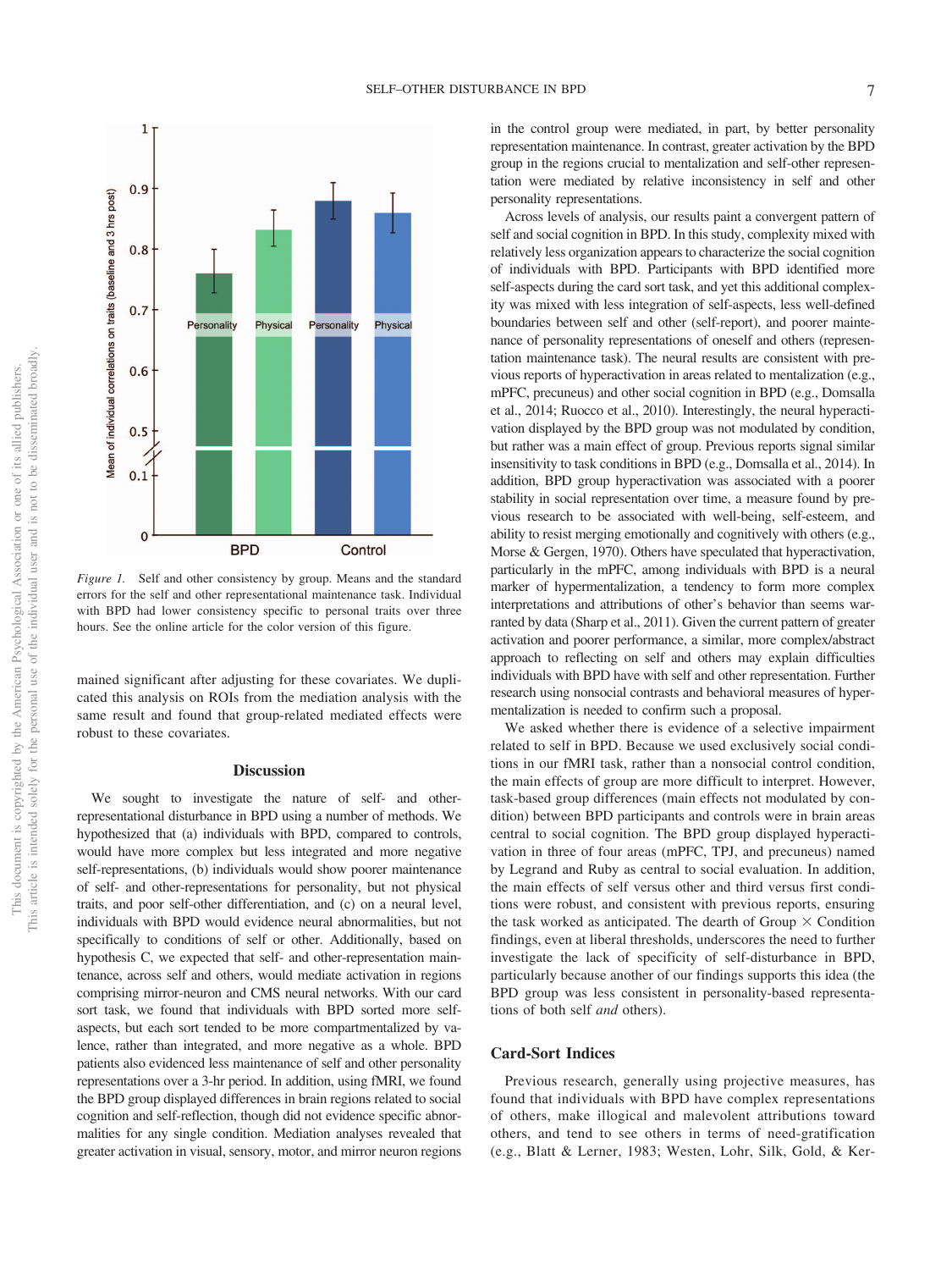Table 4 *ANOVA Main Effects, Whole Brain Analyses*

|                                                             |              | MNI coordinates            |               |                               |         |              |
|-------------------------------------------------------------|--------------|----------------------------|---------------|-------------------------------|---------|--------------|
| Brain region                                                | H            | $\boldsymbol{\mathcal{X}}$ | $\mathcal{Y}$ | $\ensuremath{\mathnormal{Z}}$ | z score | Cluster size |
| Main effect of self-representation $>$ other-representation |              |                            |               |                               |         |              |
| Self > Other ( $n = 38$ )                                   |              |                            |               |                               |         |              |
| Anterior cingulate gyrus/Medial prefrontal                  | L/R          | $-4.5$                     | 34.5          | 16.5                          | 4.05    | 441          |
| Temporoparietal junction                                    | $\mathbb{R}$ | 52.5                       | $-19.5$       | 10.5                          | 3.73    | 157          |
| Precuneus                                                   | L/R          | $-1.5$                     | $-40.5$       | 52.5                          | 3.95    | 136          |
| Caudate                                                     | L/R          | $-4.5$                     | 13.5          | 7.5                           | 3.57    | 65           |
| Main effect of third person $>$ first person perspective    |              |                            |               |                               |         |              |
| Third > First $(n = 38)$                                    |              |                            |               |                               |         |              |
| Lingual gyrus                                               | L/R          | $-7.5$                     | $-82.5$       | 1.5                           | 8.5     | 560          |
| Precuneus                                                   | L/R          | $-4.5$                     | $-58.5$       | 37.5                          | 4.02    | 142          |
| Lateral occipital cortex                                    | $\mathbb{R}$ | 37                         | 15            | 36                            | 3.53    | 55           |
| Angular gyrus                                               | L            | $-40.5$                    | $-55.5$       | 31.5                          | 3.96    | 47           |
| Main effect of group                                        |              |                            |               |                               |         |              |
| $BPD > HC (n = 38)$                                         |              |                            |               |                               |         |              |
| Angular gyrus extending to temporal-parietal junction       | $\mathbb{R}$ | 43.5                       | $-55.5$       | 31.5                          | 13.7    | 653          |
| Precuneus                                                   | L            | $-1.5$                     | $-43.5$       | 49.5                          | 9.9     | 564          |
| Frontal pole                                                | $\mathbb{R}$ | 46.5                       | 37.5          | 19.5                          | 12.6    | 226          |
| Medial prefrontal cortex                                    | L/R          | 1.5                        | 46.5          | 4.5                           | 6.9     | 121          |
| Frontal pole                                                | $\mathbb{R}$ | 16.5                       | 64.5          | $-4.5$                        | 10.0    | 108          |
| Frontal Pole                                                | $\mathbb{R}$ | 22.5                       | 34.5          | 34.5                          | 7.5     | 102          |
| Middle temporal gyrus                                       | $\mathbb{R}$ | 55.5                       | 1.5           | 16.5                          | 7.9     | 86           |
| HC > BPD                                                    |              |                            |               |                               |         |              |
| Occipital fusiform gyrus                                    | L/R          | $-22.5$                    | $-79.5$       | $-13.5$                       | 17.4    | 1594         |
| Lateral occipital                                           | L/R          | $-31.5$                    | $-76.5$       | 19.5                          | 16.8    | 1279         |
| Precentral gyrus extending to inferior frontal gyrus        | L            | $-37.5$                    | $-4.5$        | 58.5                          | 16.7    | 906          |
| Supplementary motor cortex                                  | L/R          | $-7.5$                     | 4.5           | 61.5                          | 15.1    | 258          |
| Superior parietal lobule                                    | L            | $-28.5$                    | 1.5           | 46.5                          | 15.4    | 164          |
| Precentral gyrus                                            | $\mathbb{R}$ | 46.5                       | 1.5           | 46.5                          | 11.8    | 148          |
| Supramarginal gyrus                                         | L            | $-46.5$                    | $-46.5$       | 16.5                          | 8.7     | 110          |
| Superior parietal lobule                                    | $\mathbb{R}$ | 31.5                       | $-40.5$       | 52.5                          | 11.5    | 79           |
| Temporoparietal junction                                    | L            | $-64.5$                    | $-43.5$       | 22.5                          | 10.7    | 76           |

*Note.* Threshold  $p < .001$ ,  $k = 30$ , corrected.

ber, 1990). Our results extend these findings by focusing on self-representation in BPD. Individuals with BPD differed from controls on three of four indices on the self-aspects card sort— Number of Aspects, Compartmentalization, and Proportion Positive. The groups did not differ on Overlap (a measure of integration of content across self-aspects). Given that theorists describe poor integration along valence, rather than content, per se (Bender & Skodol, 2007), this finding is not surprising. Interestingly, the BPD group sorted more self-aspects on average. Healthy self-complexity has been previously defined as a high number of self-aspects, coupled with high content integration. The BPD group evidenced complexity in selfrepresentation as expressed through more self-aspects, but showed poorer integration across valence. Donahue and colleagues (Donahue, Robins, Roberts, & John, 1993) have differentiated healthy self-complexity from fragmented self-aspects, present when there is a lack of integration evident across aspects. The latter is associated with BPD-like outcomes: low self-esteem, loneliness, dissociation, and depression. Though individuals with BPD generated more self-aspects, these aspects were more fragmented in terms of valence.

#### **Maintaining Representation of Self and Other**

Bender and Skodol (Bender & Skodol, 2007) described a core difficulty of BPD as the ability to create and maintain integrated self- and other-representations (see Figure 1). We asked participants to rate themselves and a close other on personality and physical traits at two time points separated by three hours. Participants with BPD were less consistent in their ratings of personality traits, but not physical traits. Thus, this group difference is specific in that individuals with BPD are less reliable in generating abstract representations of self and others, but comparable in generating concrete representations. Interestingly, this effect was found after only a short time period and with no emotional perturbation. The mechanism of this greater slippage in representations is unclear. However, with our mediation analysis, we found several brain regions that were mediated by representational maintenance. Increased activation by the control group in areas that are part of the cortical midline system (dACC) and mirror-neuron system (Supramarginal gyrus, inferior frontal gyrus, postcentral gyrus) was mediated by greater representational consistency. These networks crucially interact for the creation and maintenance of both physical and abstract and evaluative representations of self and others. Poorer representational maintenance in the BPD group mediated greater activation in the core regions of the default mode network (mPFC, Precuneus, parahippocampal gyrus). Given that previous reports have found greater activation in BPD in the mPFC and other regions in BPD during social tasks (e.g., Domsalla et al., 2014), it may be that individuals with BPD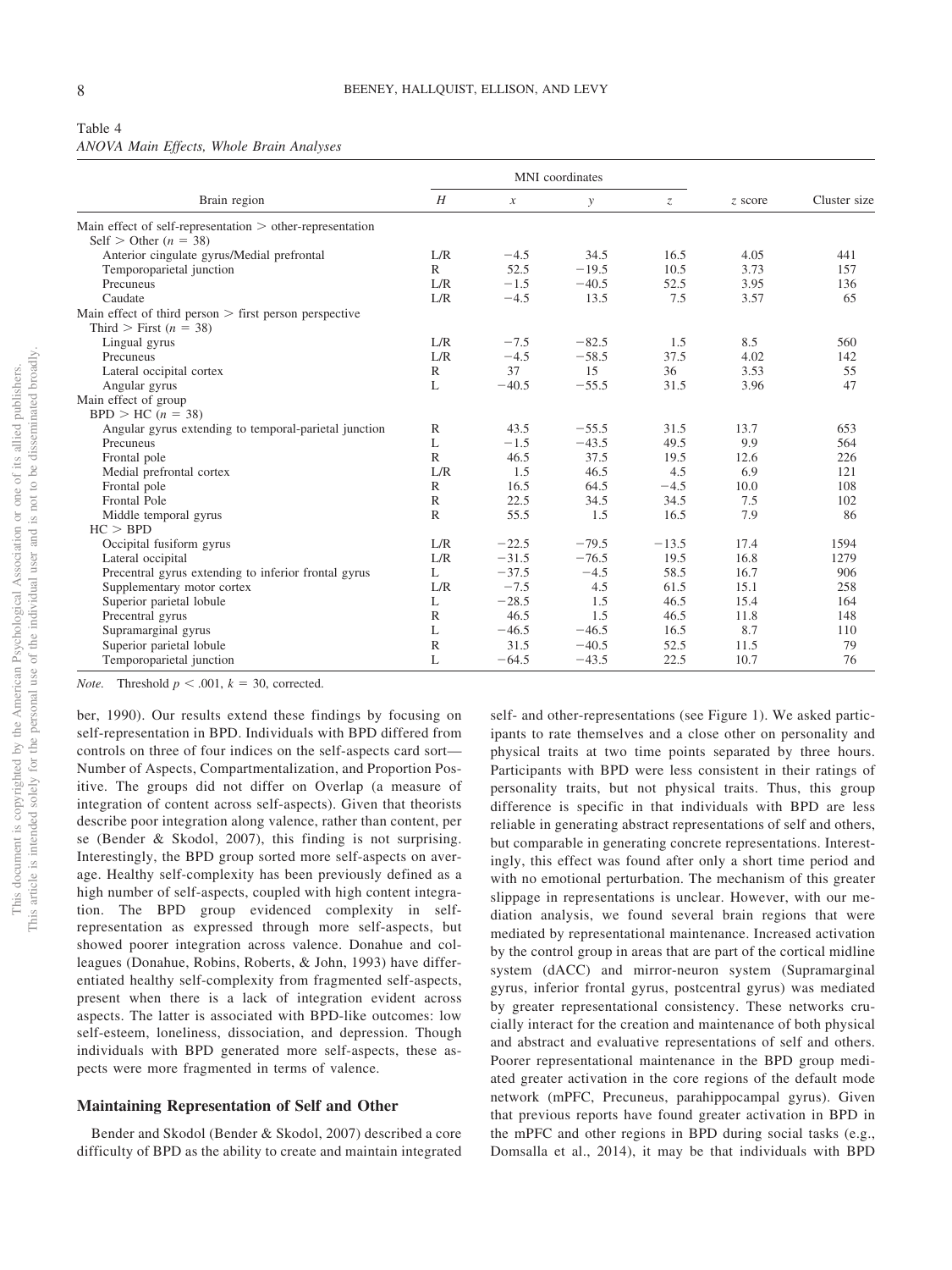

*Figure 2.* Group differences in peak activation. Peak activation from selected clusters from BPD > control ANOVA contrast. More positive betas for the control group relative to the BPD group were in the occipital fusiform, left precentral gyrus, and supplementary motor area. More positive betas for the BPD group were in the precuneus, angular gyrus and medial prefrontal cortex. Areas shown are (a) left precentral/inferior frontal gyrus, (b) supplemental motor area, and (c) precuenous. Maps thresholded at  $z = 4.89$ . Color bar refers to *z*-scores. See the online article for the color version of this figure.

exhibit hyperactivity in this network during social tasks, which impairs social cognition.

## **Self-Report**

As expected, individuals with BPD and healthy controls differed on all scales of the DSI—"I" Position, Emotional Reactivity, Fusion With Others and Emotional Cuttoff—supporting the hypothesis that individuals with BPD have more difficulty with self and other differentiation. Some of the scales of the DSI appear to directly target BPD symptoms. However, the emotional reactivity scale, for instance, generally measures reactivity in social contexts (e.g., 'I often wonder what kind of impression I create'), suggesting more of a difficulty in disentangling emotionally and cognitively from others compared to the DSM symptom of emotional instability. Given the results of this measure, individuals with BPD see themselves as having more difficulty disentangling form others emotionally, have greater difficulty maintaining a strong sense of self in the presence of others ('I' Position), feel a need to separate from others emotionally ('Emotional Cutoff'), and have difficulty achieving psychological distance from close others ('Fusion with Others'). These findings are consistent with previous research (e.g., de Bonis et al., 1995).

## **Neural Results of Social Reflection**

Because our ANOVA did not find significant Group  $\times$  Condition differences, we interpreted the main effects of each factor, self versus other, first versus third, and group. Consistent with previous

reports of brain regions supporting self-representation (Legrand & Ruby, 2009), we found, across groups, that making trait judgments about oneself versus close others resulted in greater activation in the medial prefrontal cortex (mPFC), anterior cingulate cortex (ACC), right inferior parietal lobule (IFP), right temporoparietal junction (TPJ), precuneus, and caudate. The mPFC is activated when thinking about thoughts and intentions, and other social– cognitive activities (Gilbert et al., 2006). The IFP and TPJ have been shown to be involved in self-other discrimination (Kelley et al., 2002; Uddin et al., 2007), whereas the precuneus is involved in self-consciousness and self-awareness (Cavanna & Trimble, 2006). The main effect of taking a third-person versus first-person perspective was also consistent with previous findings. Taking the perspective of a friend activated areas of the lingual gyrus, other occipital areas, precuneus, and angular gyrus. The lingual gyrus is likely involved in accessing a mental picture of another (Jackson, Meltzoff, & Decety, 2006), whereas the precuneus and angular gyrus are active in perspective taking, and other social– cognitive tasks (Ruby & Decety, 2003).

Although differences in brain activation were evident between BPD and control groups throughout the task, group differences in brain activation were not evident when comparing groups by condition. During social-representation as a whole, the BPD group evidenced greater activation in areas known to support self- and otherrepresentation including the precuneus, mPFC, and a cluster including the Angular Gyrus and rTPJ. In addition, the BPD group showed greater activation in three clusters located in the frontal pole, a region supporting internal abstract evaluation. The control group had greater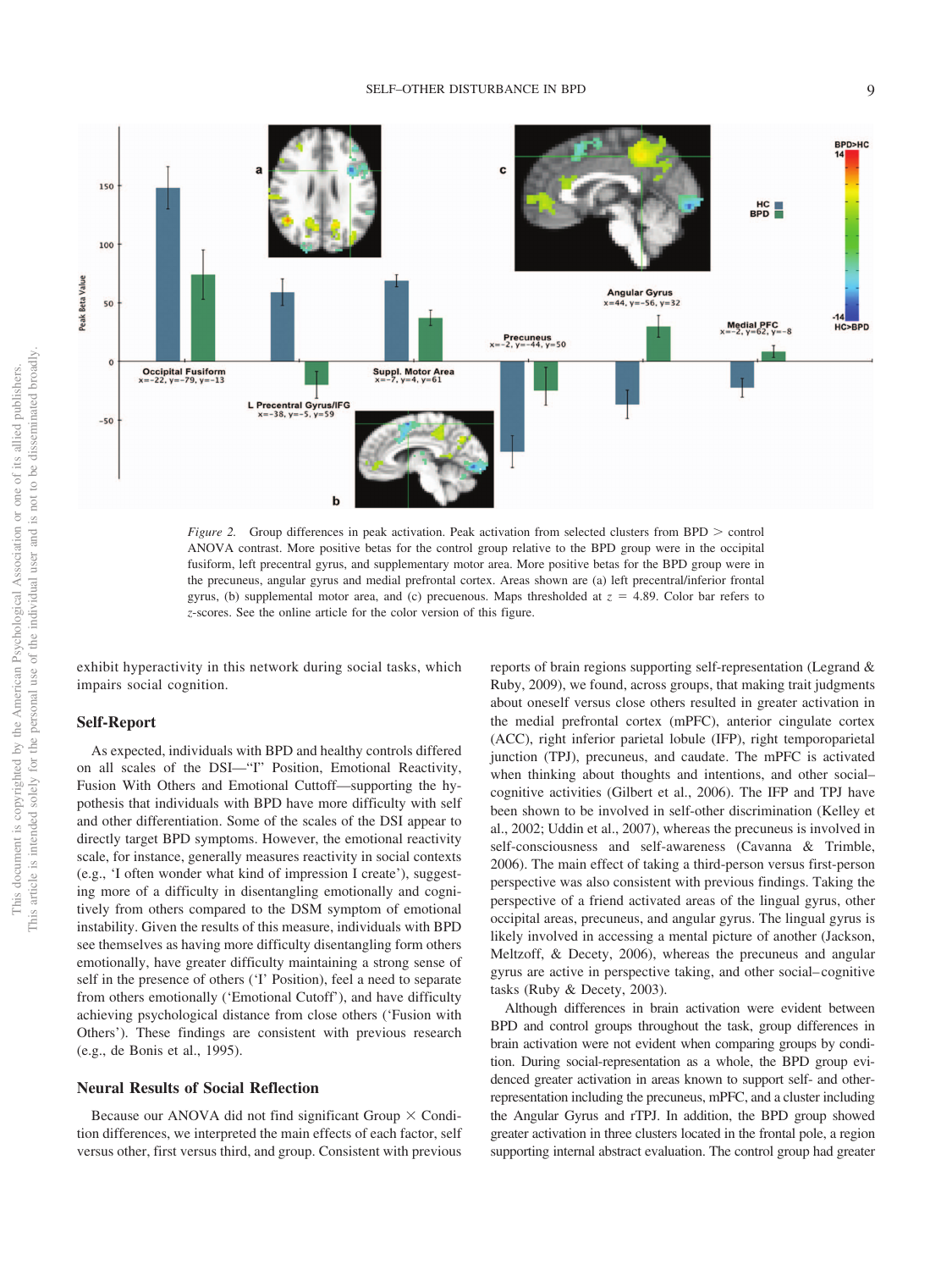*Brain Areas in Which Group Difference Activation is Mediated by Personality Representation Maintenance Scores*

|                                       |     |         | MNI coordinates |             |                |                    |          |              |
|---------------------------------------|-----|---------|-----------------|-------------|----------------|--------------------|----------|--------------|
| Brain region                          | H   | X       | y               | $Z_{\cdot}$ | ab coefficient | ab standard<br>dev | z score  | Cluster size |
| Lingual gyrus                         | L/R | $-1.5$  | $-70.5$         | $-1.5$      | .16            | .05                | 12.32    | 1967         |
| Precuneus                             | L/R | 4.5     | $-52.5$         | 40.5        | $-.03$         | .02                | $-9.50$  | 373          |
| Supramarginal gyrus/Postcentral gyrus | L   | $-13.5$ | $-37.5$         | 64.5        | .15            | .04                | 9.87     | 357          |
| Medial prefrontal cortex              | R   | 13.5    | 52.5            | 1.5         | $-.12$         | .07                | $-9.08$  | 159          |
| Inferior frontal gyrus                | L   | $-49.5$ | 16.5            | 4.5         | $-.15$         | .04                | $-10.53$ | 121          |
| Frontal pole                          | R   | 34.5    | 55.5            | $-10.5$     | .11            | .09                | 9.61     | 109          |
| Parahippocampal gyrus                 |     | $-22.5$ | $-31.5$         | $-19.5$     | $-.13$         | .05                | $-10.38$ | 100          |
| Lateral occipital cortex              |     | $-22.5$ | $-79.5$         | 49.5        | .13            | .03                | 9.27     | 99           |
| Insula, orbital fontal cortex         |     | $-34.5$ | 16.5            | $-10.5$     | $-.13$         | .03                | $-8.25$  | 95           |
| Superior temporal gyrus               |     | $-61.5$ | $-10.5$         | 7.5         | .14            | .04                | 8.44     | 91           |
| Inferior frontal gyrus                | R   | 43.5    | 10.5            | 19.5        | $-.15$         | .05                | $-7.42$  | 84           |
| Temporal pole                         | R   | 52.5    | 1.5             | $-13.5$     | $-.13$         | .03                | $-7.71$  | 82           |
| Postcentral gyrus                     | L   | $-25.5$ | $-34.5$         | 64.5        | .15            | .03                | 7.39     | 74           |
| Dorsal anterior cingulate gyrus       | L/R | 1.5     | $-1.5$          | 34.5        | .13            | .03                | 7.99     | 66           |
| Postcentral gyrus                     | R   | 31.5    | $-34.5$         | 46.5        | .12            | .03                | 7.39     | 66           |

*Note.* Theshold  $p < .001$ ,  $k = 30$ , *corrected*. All indirect effects represent full mediation. After controlling for ab paths, no group -> BOLD associations were significant at  $p < .05$ . Better maintenance of representations among the control group was associated with greater activation in the lingual gyrus and other occipital areas, mirror neuron regions (IFG, supramarginal gyrus, postcentral gyrus, dACC), and the frontal pole. Poor maintenance of representations among the BPD group was associated with greater activation in regions for abstract aspects of mentalization, including the precuneus, mPFC, temporal pole and insula, and the parrahippocampal gyrus.

activation in areas related to visual processing, sensory and motor processing (precentral gyrus, supramarginal gyrus), retrieval of episodic memories (superior parietal lobule), mirror neuron regions (IFG, SMA), and regions for discerning intentions of others (ITPJ). This pattern suggests the possibility that controls were more reliant on integration of streams of information from multiple domains during the task. At the same time, the BPD group had relatively less recruitment of sensory, motor, episodic memory and mirror neuron regions. This pattern of activation may suggest excessive attempts to understand self and other that are, however, less grounded in concrete representations based on visual, episodic, sensory and mental state information. Because of the limitations of our fMRI design, these suggestions need to be verified with further research.

#### **Strengths and Limitations**

The current study had a number of strengths. First, it examined an important aspect of BPD that has been written about extensively, but largely neglected by researchers. Second, we used methods from social–personality psychology and technical and statistical advances from social neuroscience to better understand self-disturbance in BPD. Third, we assessed aspects of the self at phenomenological, neural, and behavioral levels, allowing for a multimethod examination of social cognition. A number of limitations were also notable. Participants were taking medications and enrolled in psychotherapy, both of which alter brain function and behavior. However, the use of unmedicated samples who are naïve to treatment is problematic, too, in that these samples are often nonrepresentative (Zanarini et al., 2010). Similar to other fMRI studies involving BPD patients, the diversity of medications is a complicating factor but also guards against the systematic affects of a particular class of medications (Silbersweig et al., 2007). In addition, we allowed participants with current alcohol use disorders into the study and did not provide tests of insobriety on the day of the scan. A final limitation is that we did not include an active task with which we could compare neural

activation related to self- and other-representation, but instead relied on baseline fixation activation. Group differences may not just be related to self- and other-representation, but also activation related to being "on-task."

## **Conclusion**

This study was a novel investigation of disrupted representations of oneself and others in BPD. We found that individuals with BPD had poor temporal consistency in self and other representations, reported poor differentiation between self and others, and had more complex, though unintegrated, and negative selfrepresentations. In addition, BPD participants evidenced hyperactivation in a network supporting self- and other-representation during the representation task as a whole. As with our behavioral results, we found little evidence of specific self-representation neural processing abnormalities in BPD. The present results suggest that individuals with BPD may use more complex strategies for representing self and others that are less well organized.

#### **References**

- Anderson, N. H. (1968). Likableness ratings of 555 personality-trait words. *Journal of Personality and Social Psychology, 9,* 272–279. http://dx.doi .org/10.1037/h0025907
- Bateman, A., & Fonagy, P. (2004). *Psychotherapy for borderline personality disorder: Mentalization-based treatment*. New York, NY: Oxford University Press.
- Beblo, T., Driessen, M., Mertens, M., Wingenfeld, K., Piefke, M., Rullkoetter, N.,... Woermann, F. G. (2006). Functional MRI correlates of the recall of unresolved life events in borderline personality disorder. *Psychological Medicine, 36,* 845– 856. http://dx.doi.org/10.1017/ S0033291706007227
- Beck, A., Freeman, A., & Davis, D. (2004). *Cognitive therapy of personality disorders* (2nd ed.). New York, NY: Guilford.
- Beck, A. T., Steer, R. A., Ball, R., & Ranieri, W. (1996). Comparison of Beck Depression Inventories -IA and -II in psychiatric outpatients.

Table 5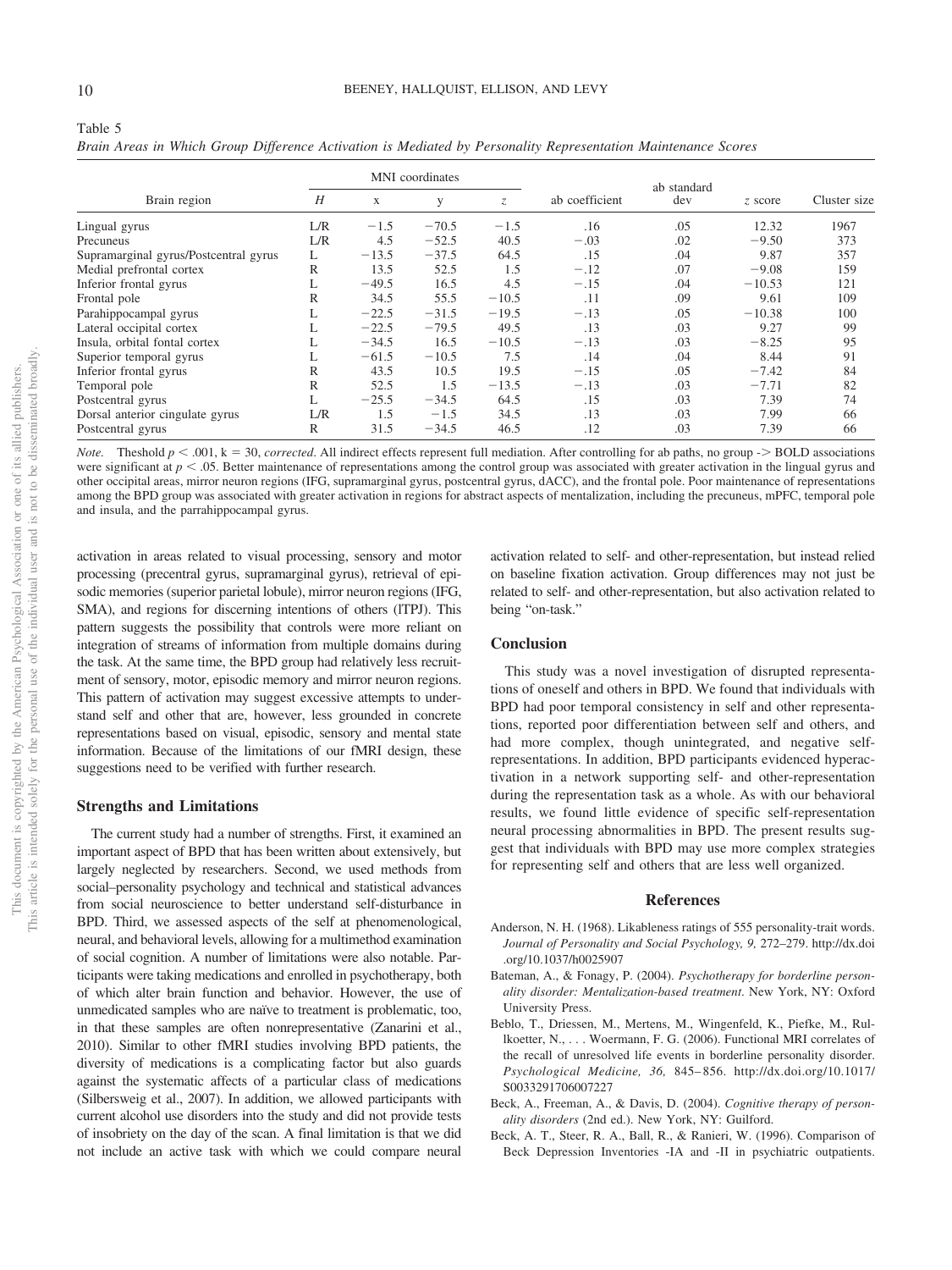*Journal of Personality Assessment, 67,* 588 –597. http://dx.doi.org/ 10.1207/s15327752jpa6703\_13

- Beeney, J. E., Stepp, S. D., Hallquist, M. N., Scott, L. N., Wright, A. G. C., Ellison, W. D.,... Pilkonis, P. A. (2015). Attachment and social cognition in borderline personality disorder: Specificity in relation to antisocial and avoidant personality disorders. *Personality Disorders*. Advance online publication. http://dx.doi.org/10.1037/per0000110
- Bender, D. S., & Skodol, A. E. (2007). Borderline personality as a selfother representational disturbance. *Journal of Personality Disorders, 21,* 500 –517. http://dx.doi.org/10.1521/pedi.2007.21.5.500
- Blatt, S. J., & Lerner, H. (1983). The psychological assessment of object representation. *Journal of Personality Assessment, 47,* 7–28. http://dx .doi.org/10.1207/s15327752jpa4701\_2
- Brown, G., & Rafaeli, E. (2007). Components of self-complexity as buffers for depressed mood. *Journal of Cognitive Psychotherapy, 21,* 310 –333. http://dx.doi.org/10.1891/088983907782638761
- Campbell, J. D. (1990). Self-esteem and clarity of the self-concept. *Journal of Personality and Social Psychology, 59,* 538 –549. http://dx.doi.org/ 10.1037/0022-3514.59.3.538
- Cavanna, A. E., & Trimble, M. R. (2006). The precuneus: A review of its functional anatomy and behavioural correlates. *Brain: A Journal of Neurology, 129,* 564 –583. http://dx.doi.org/10.1093/brain/awl004
- Clarkin, J. F., Hull, J. W., & Hurt, S. W. (1993). Factor structure of borderline personality disorder criteria. *Journal of Personality Disorders, 7,* 137–143. http://dx.doi.org/10.1521/pedi.1993.7.2.137
- Clarkin, J. F., Yeomans, F. E., & Kernberg, O. F. (2006). *Psychotherapy for borderline personality: Focusing on object relations*. San Antonio, TX: American Psychiatric Pub.
- Coifman, K. G., Berenson, K. R., Rafaeli, E., & Downey, G. (2012). From negative to positive and back again: Polarized affective and relational experience in borderline personality disorder. *Journal of Abnormal Psychology, 121,* 668 – 679. http://dx.doi.org/10.1037/a0028502
- Constantino, M. J., Wilson, K. R., Horowitz, L. M., & Pinel, E. C. (2006). The direct and stress– buffering effects of self– organization on psychological adjustment. *Journal of Social and Clinical Psychology, 25,* 333–360. http://dx.doi.org/10.1521/jscp.2006.25.3.333
- Cox, R. W. (1996). AFNI: Software for analysis and visualization of functional magnetic resonance neuroimages. *Computers and Biomedical Research, An International Journal, 29,* 162–173. http://dx.doi.org/ 10.1006/cbmr.1996.0014
- D'Argembeau, A., Ruby, P., Collette, F., Degueldre, C., Balteau, E., Luxen, A., . . . Salmon, E. (2007). Distinct regions of the medial prefrontal cortex are associated with self-referential processing and perspective taking. *Journal of Cognitive Neuroscience, 19,* 935–944. http://dx.doi.org/10.1162/jocn.2007.19.6.935
- de Bonis, M., De Boeck, P., Lida-Pulik, H., & Féline, A. (1995). Identity disturbances and self-other differentiation in schizophrenics, borderlines, and normal controls. *Comprehensive Psychiatry, 36,* 362–366. http://dx.doi.org/10.1016/S0010-440X(95)90117-5
- Domsalla, M., Koppe, G., Niedtfeld, I., Vollstädt-Klein, S., Schmahl, C., Bohus, M., & Lis, S. (2014). Cerebral processing of social rejection in patients with borderline personality disorder. *Social Cognitive and Affective Neuroscience, 9,* 1789 –1797.
- Donahue, E. M., Robins, R. W., Roberts, B. W., & John, O. P. (1993). The divided self: Concurrent and longitudinal effects of psychological adjustment and social roles on self-concept differentiation. *Journal of Personality and Social Psychology, 64,* 834 – 846. http://dx.doi.org/ 10.1037/0022-3514.64.5.834
- Dziobek, I., Preissler, S., Grozdanovic, Z., Heuser, I., Heekeren, H. R., & Roepke, S. (2011). Neuronal correlates of altered empathy and social cognition in borderline personality disorder. *NeuroImage, 57,* 539 –548. http://dx.doi.org/10.1016/j.neuroimage.2011.05.005
- English, T., & Chen, S. (2007). Culture and self-concept stability: Consistency across and within contexts among Asian Americans and European

Americans. *Journal of Personality and Social Psychology, 93,* 478 – 490. http://dx.doi.org/10.1037/0022-3514.93.3.478

- Erikson, E. H. (1968). *Identity, youth, and crisis*. New York, NY: Norton.
- First, M. B., Spitzer, R. L., & Williams, J. B. (1997). *Structured clinical interview for DSM–IV axis I disorders SCID-I: Clinician version, administration booklet*. San Antonio, TX: American Psychiatric Pub.
- Garnet, K. E., Levy, K. N., Mattanah, J. J., Edell, W. S., & McGlashan, T. H. (1994). Borderline personality disorder in adolescents: Ubiquitous or specific? *The American Journal of Psychiatry, 151,* 1380-1382. http://dx.doi.org/10.1176/ajp.151.9.1380
- Gilbert, S. J., Spengler, S., Simons, J. S., Steele, J. D., Lawrie, S. M., Frith, C. D., & Burgess, P. W. (2006). Functional specialization within rostral prefrontal cortex (area 10): A meta-analysis. *Journal of Cognitive Neuroscience, 18,* 932–948. http://dx.doi.org/10.1162/jocn.2006.18.6.932
- Heard, H. L., & Linehan, M. M. (1993). Problems of self and borderline personality disorder: A dialectical behavioral analysis. In Z. V. Segal & S. J. Blatt (Eds.), *The self in emotional distress: Cognitive and psychodynamic perspectives* (pp. 301–333). New York, NY: Guilford.
- Jackson, P. L., Meltzoff, A. N., & Decety, J. (2006). Neural circuits involved in imitation and perspective-taking. *NeuroImage, 31,* 429 – 439. http://dx.doi.org/10.1016/j.neuroimage.2005.11.026
- Jenkinson, M., Beckmann, C. F., Behrens, T. E. J., Woolrich, M. W., & Smith, S. M. (2012). FSL. *NeuroImage, 62,* 782–790. http://dx.doi.org/ 10.1016/j.neuroimage.2011.09.015
- Kelley, W. M., Macrae, C. N., Wyland, C. L., Caglar, S., Inati, S., & Heatherton, T. F. (2002). Finding the self? An event-related fMRI study. *Journal of Cognitive Neuroscience, 14,* 785–794. http://dx.doi.org/ 10.1162/08989290260138672
- Kernberg, O. (1967). Borderline personality organization. *Journal of the American Psychoanalytic Association, 15,* 641– 685. http://dx.doi.org/ 10.1177/000306516701500309
- Legrand, D., & Ruby, P. (2009). What is self-specific? Theoretical investigation and critical review of neuroimaging results. *Psychological Review, 116,* 252–282. http://dx.doi.org/10.1037/a0014172
- Linehan, M. (1993). *Cognitive-behavioral treatment of borderline personality disorder*. New York, NY: The Guilford Press.
- Locke, K. D. (2003). H as a measure of complexity of social information processing. *Personality and Social Psychology Review, 7,* 268 –280. http://dx.doi.org/10.1207/S15327957PSPR0703\_05
- Lombardo, M. V., Chakrabarti, B., Bullmore, E. T., Sadek, S. A., Pasco, G., Wheelwright, S. J., . . . the MRC AIMS Consortium. (2010). Atypical neural self-representation in autism. *Brain: A Journal of Neurology, 133,* 611– 624. http://dx.doi.org/10.1093/brain/awp306
- Lombardo, M. V., Chakrabarti, B., Bullmore, E. T., Wheelwright, S. J., Sadek, S. A., Suckling, J., . . . the MRC AIMS Consortium. (2010). Shared neural circuits for mentalizing about the self and others. *Journal of Cognitive Neuroscience, 22,* 1623–1635. http://dx.doi.org/10.1162/ jocn.2009.21287
- Loranger, A. W., Janca, A., & Sartorius, N. (Eds.). (1997). *Assessment and diagnosis of personality disorders: The ICD-10 international personality disorder examination (IPDE)*. Cambridge, UK: Cambridge University Press. http://dx.doi.org/10.1017/CBO9780511663215
- Luo, W., Watkins, D., & Lam, R. Y. H. (2009). Validating a new measure of self-complexity. *Journal of Personality Assessment, 91,* 381–386. http://dx.doi.org/10.1080/00223890902936223
- Macrae, C. N., Moran, J. M., Heatherton, T. F., Banfield, J. F., & Kelley, W. M. (2004). Medial prefrontal activity predicts memory for self. *Cerebral Cortex, 14,* 647– 654. http://dx.doi.org/10.1093/cercor/bhh025
- Masterson, J. F. (2013). *The real self: A developmental, self and object relations approach*. London, UK: Routledge.
- Mier, D., Lis, S., Esslinger, C., Sauer, C., Hagenhoff, M., Ulferts, J., ... Kirsch, P. (2013). Neuronal correlates of social cognition in borderline personality disorder. *Social Cognitive and Affective Neuroscience, 8,* 531–537. http://dx.doi.org/10.1093/scan/nss028